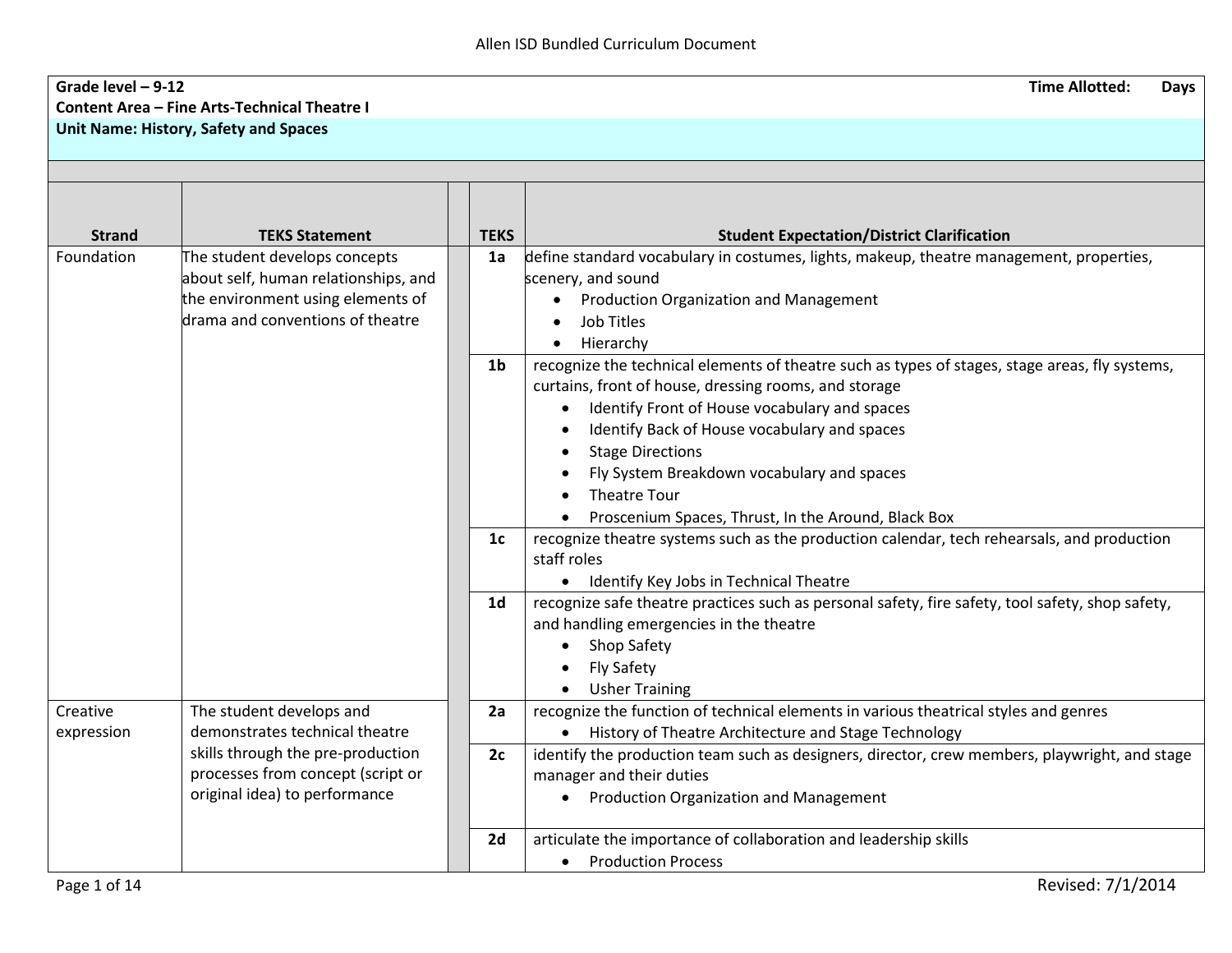|                            |                                                                                  |    | <b>Production Meeting Examples</b><br>$\bullet$                                                                                           |
|----------------------------|----------------------------------------------------------------------------------|----|-------------------------------------------------------------------------------------------------------------------------------------------|
|                            |                                                                                  | 2e | define creativity as it relates to personal expression in technical theatre and design                                                    |
|                            |                                                                                  |    | <b>Production Process</b><br>$\bullet$                                                                                                    |
|                            |                                                                                  |    | Critique of Plays, Performance Pieces, and Art<br>$\bullet$                                                                               |
|                            |                                                                                  | 2g | apply the basic skills of measurement in construction                                                                                     |
|                            |                                                                                  |    | • Set Construction                                                                                                                        |
| Creative                   | The student develops and                                                         | За | identify the safe use of tools and materials in scenery and property construction                                                         |
| expression                 | demonstrates technical theatre                                                   |    | • Shop Safety                                                                                                                             |
|                            | skills through the pre-production                                                | 3e | recognize the roles of theatre management such as house management and stage                                                              |
|                            | processes from concept (script or                                                |    | management                                                                                                                                |
|                            | original idea) to performance. The                                               |    | • Production Organization and Management                                                                                                  |
|                            | student applies design, directing,                                               |    |                                                                                                                                           |
|                            | and theatre production concepts                                                  |    |                                                                                                                                           |
|                            | and skills.                                                                      |    |                                                                                                                                           |
| Historical and             | The student relates theatre to                                                   | 4a | conduct research to establish historical and cultural accuracy in theatrical design                                                       |
| cultural                   | history, society, and culture.                                                   |    | • History of Theatre Architecture an Stage Technology                                                                                     |
| relevance                  |                                                                                  | 4b | identify the impact of live theatre, film, television, and electronic media on contemporary                                               |
|                            |                                                                                  |    | society                                                                                                                                   |
|                            |                                                                                  | 5b | • Performance Art Types; Cirque du Soliel, Stomp, Blue Man Group                                                                          |
| Critical                   | The student responds to and<br>evaluates theatre and theatrical<br>performances. |    | recognize appropriate behavior at various types of live performances                                                                      |
| evaluation and<br>response |                                                                                  |    | • Theatre Etiquette                                                                                                                       |
|                            |                                                                                  | 5c | recognize the design and technical elements of theatre as an art form and evaluate self as a<br>creative being                            |
|                            |                                                                                  |    |                                                                                                                                           |
|                            |                                                                                  | 5d | • Critique various forms of theatrical events<br>evaluate live theatre in written and oral form with precise and specific observations of |
|                            |                                                                                  |    | technical elements using appropriate vocabulary                                                                                           |
|                            |                                                                                  |    | • Production Critiques of various elements                                                                                                |
|                            |                                                                                  | 5f | connect theatre skills and experiences to higher education and careers                                                                    |
|                            |                                                                                  |    | <b>Historical and Present Notable Designers</b>                                                                                           |
| <b>Content Vocabulary</b>  |                                                                                  |    |                                                                                                                                           |
|                            |                                                                                  |    |                                                                                                                                           |
|                            |                                                                                  |    |                                                                                                                                           |
|                            |                                                                                  |    |                                                                                                                                           |
|                            |                                                                                  |    |                                                                                                                                           |
|                            |                                                                                  |    |                                                                                                                                           |
|                            |                                                                                  |    |                                                                                                                                           |
|                            | <b>Enduring Understandings/Essential Questions</b>                               |    |                                                                                                                                           |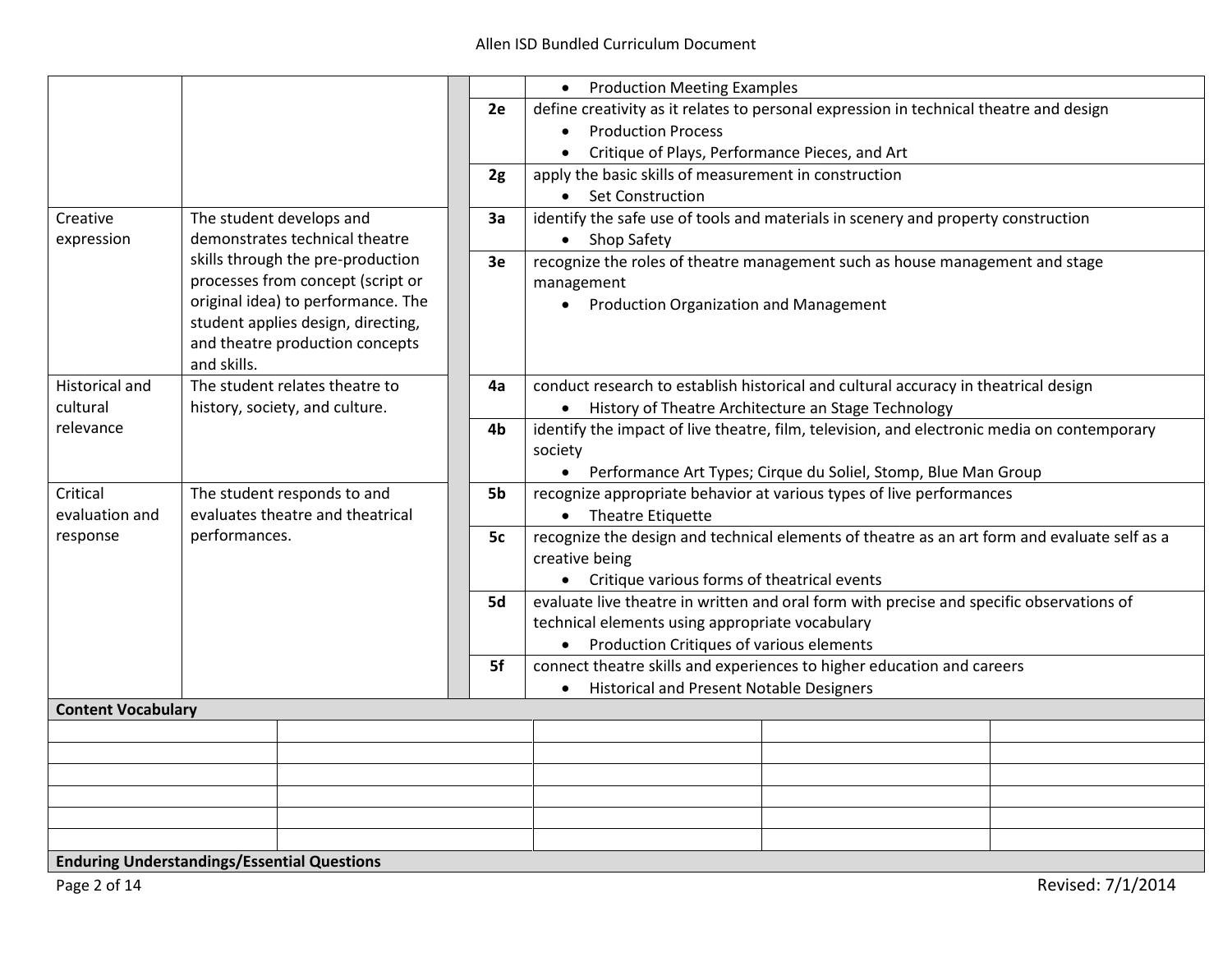| Signature Lessons           |
|-----------------------------|
|                             |
| Resources                   |
|                             |
| <b>Textbook Alignment</b>   |
| $\bullet$                   |
| <b>Formative Assessment</b> |
| $\bullet$                   |
| <b>Summative Assessment</b> |
|                             |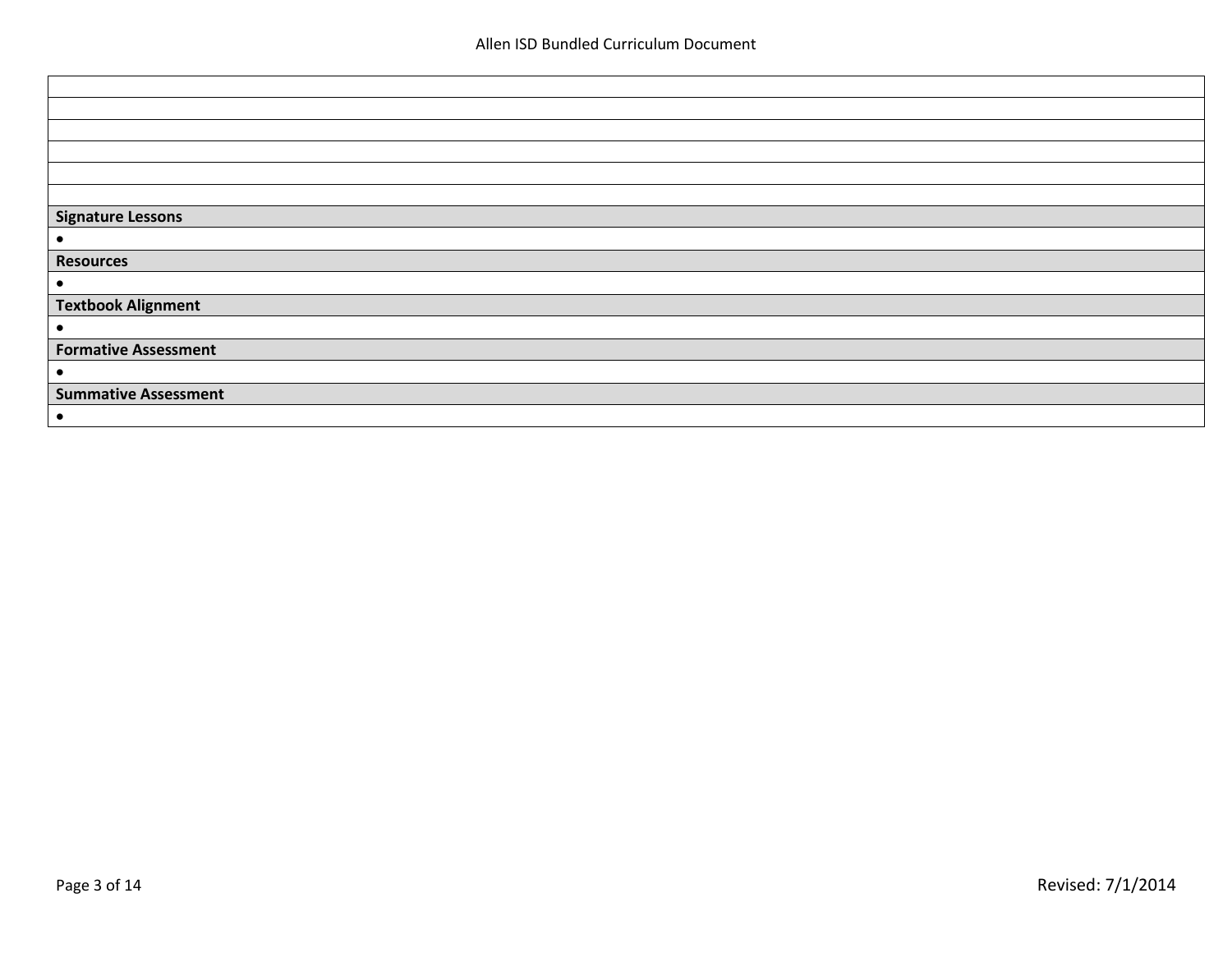## **Grade level – 9-12 Time Allotted: Days Content Area – Fine Arts-Technical Theatre I Unit Name: Analysis, Process and Concept**

| <b>Strand</b> | <b>TEKS Statement</b>                | <b>TEKS</b>    | <b>Student Expectation/District Clarification</b>                                                                                                       |
|---------------|--------------------------------------|----------------|---------------------------------------------------------------------------------------------------------------------------------------------------------|
| Foundation    | The student develops concepts        | 1a             | define standard vocabulary in costumes, lights, makeup, theatre management, properties,                                                                 |
|               | about self, human relationships, and |                | scenery, and sound                                                                                                                                      |
|               | the environment using elements of    |                | Identify key terms through analyzing the script and matching with appropriate field                                                                     |
|               | drama and conventions of theatre     |                | Identify key terms of color and how it applies to each field                                                                                            |
|               |                                      |                | Identify process of design and the differences to each field mentioned                                                                                  |
|               |                                      |                | Introduce stage properties and paper mache project                                                                                                      |
|               |                                      | 1 <sub>b</sub> |                                                                                                                                                         |
|               |                                      |                | recognize the technical elements of theatre such as types of stages, stage areas, fly systems,<br>curtains, front of house, dressing rooms, and storage |
|               |                                      |                | Identify key terms through script analysis and process of design                                                                                        |
|               |                                      |                | Identify key terms and drafting techniques of spacial elements                                                                                          |
|               |                                      | 1 <sub>c</sub> | recognize theatre systems such as the production calendar, tech rehearsals, and production                                                              |
|               |                                      |                | staff roles                                                                                                                                             |
|               |                                      |                | Through interpreting the script, plan a pacing design calendar around production<br>$\bullet$                                                           |
|               |                                      |                | schedule                                                                                                                                                |
| Creative      | The student develops and             | 2a             | recognize the function of technical elements in various theatrical styles and genres                                                                    |
| expression:   | demonstrates technical theatre       |                | Style, Composition, and Design                                                                                                                          |
| performance   | skills through the pre-production    | 2c             | identify the production team such as designers, director, crew members, playwright, and stage                                                           |
|               | processes from concept (script or    |                | manager and their duties                                                                                                                                |
|               | original idea) to performance        |                | Identify the process of design through each field and how it relates to technical theatre<br>as a whole                                                 |
|               |                                      | 2d             | articulate the importance of collaboration and leadership skills                                                                                        |
|               |                                      |                | <b>Production Process</b><br>$\bullet$                                                                                                                  |
|               |                                      | 2e             | define creativity as it relates to personal expression in technical theatre and design                                                                  |
|               |                                      |                | Style, Composition and Design elements in design process and identifying key terms                                                                      |
|               |                                      |                | <b>Script Analysis</b>                                                                                                                                  |
|               |                                      | 2f             | recognize communication methods between directors and designers such as prompt book,                                                                    |
|               |                                      |                | costume plot, light plot, makeup, theatre management, property list, design renderings, and                                                             |
|               |                                      |                | models                                                                                                                                                  |
|               |                                      |                | • Style, Composition and Design                                                                                                                         |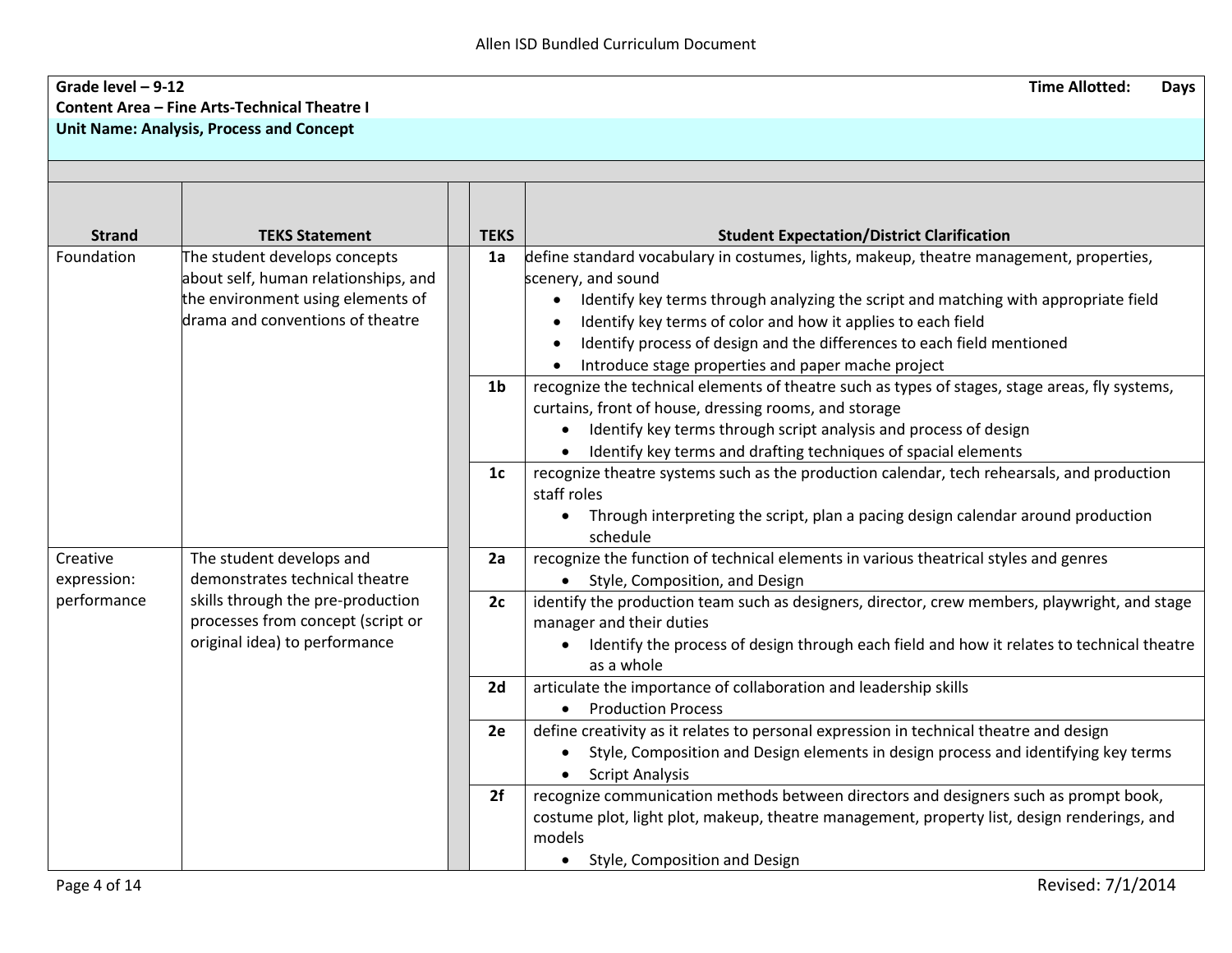|             |                                   |                | <b>Stage Properties</b>                                                                       |
|-------------|-----------------------------------|----------------|-----------------------------------------------------------------------------------------------|
|             |                                   |                | <b>Mechanical Drafting</b>                                                                    |
|             |                                   | 2g             | apply the basic skills of measurement in construction                                         |
|             |                                   |                | Scale in mechanical drafting;                                                                 |
|             |                                   |                | 1. Scale Ruler                                                                                |
|             |                                   |                | 2. Hand Drafting                                                                              |
|             |                                   |                | 3. Cut Sheet                                                                                  |
| Creative    | The student applies design,       | 3a             | identify the safe use of tools and materials in scenery and property construction             |
| expression: | directing, and theatre production |                | • Mechanical Drafting                                                                         |
| production  | concepts and skills.              |                | 1. Scale drafting scenery and elements of the theatre                                         |
|             |                                   |                | 2. Use of mechanical drafting supplies                                                        |
|             |                                   |                | 3. The history and relevance to the field of scenic design                                    |
|             |                                   | 3 <sub>b</sub> | identify the safe use of lighting equipment such as instruments, dimmers, and controllers     |
|             |                                   |                | <b>Mechanical Drafting</b><br>$\bullet$                                                       |
|             |                                   |                | 1. Scale drafting of lighting and the accessories associated                                  |
|             |                                   |                | 2. Identifying symbols of key and how they relate to the field                                |
|             |                                   |                | 3. The history and relevance to the field of lighting design                                  |
|             |                                   | 3c             | identify the safe use of the basic techniques of costume construction and make-up application |
|             |                                   |                | Drawing and Rendering                                                                         |
|             |                                   |                | 1. Process of creating renderings for costume construction                                    |
|             |                                   |                | 2. Use of pencil and sketching forms and figures                                              |
|             |                                   |                | 3. Identifying palettes for the design process                                                |
|             |                                   | 3d             | identify the safe use of sound equipment                                                      |
|             |                                   |                | <b>Mechanical Drafting</b>                                                                    |
|             |                                   |                | 1. Define and create a key to the sound plot through symbols                                  |
|             |                                   |                | 2. Determine placement of key elements in sound design                                        |
|             |                                   |                | 3. Draw speaker array to determine coverage and placement                                     |
|             |                                   |                | Drawing and Rendering                                                                         |
|             |                                   | 3e             | recognize the roles of theatre management such as house management and stage                  |
|             |                                   |                | management                                                                                    |
|             |                                   |                | Script Analysis process for stage management                                                  |
|             |                                   |                | 1. Blocking                                                                                   |
|             |                                   |                | 2. Scene Breakdown                                                                            |
|             |                                   |                | <b>Rehearsal Process</b><br>3.                                                                |
|             |                                   |                | <b>Character Breakdown</b><br>4.                                                              |
|             |                                   |                | 5. Who, What, When, Where, Why                                                                |
|             |                                   |                | 6. Production Paperwork                                                                       |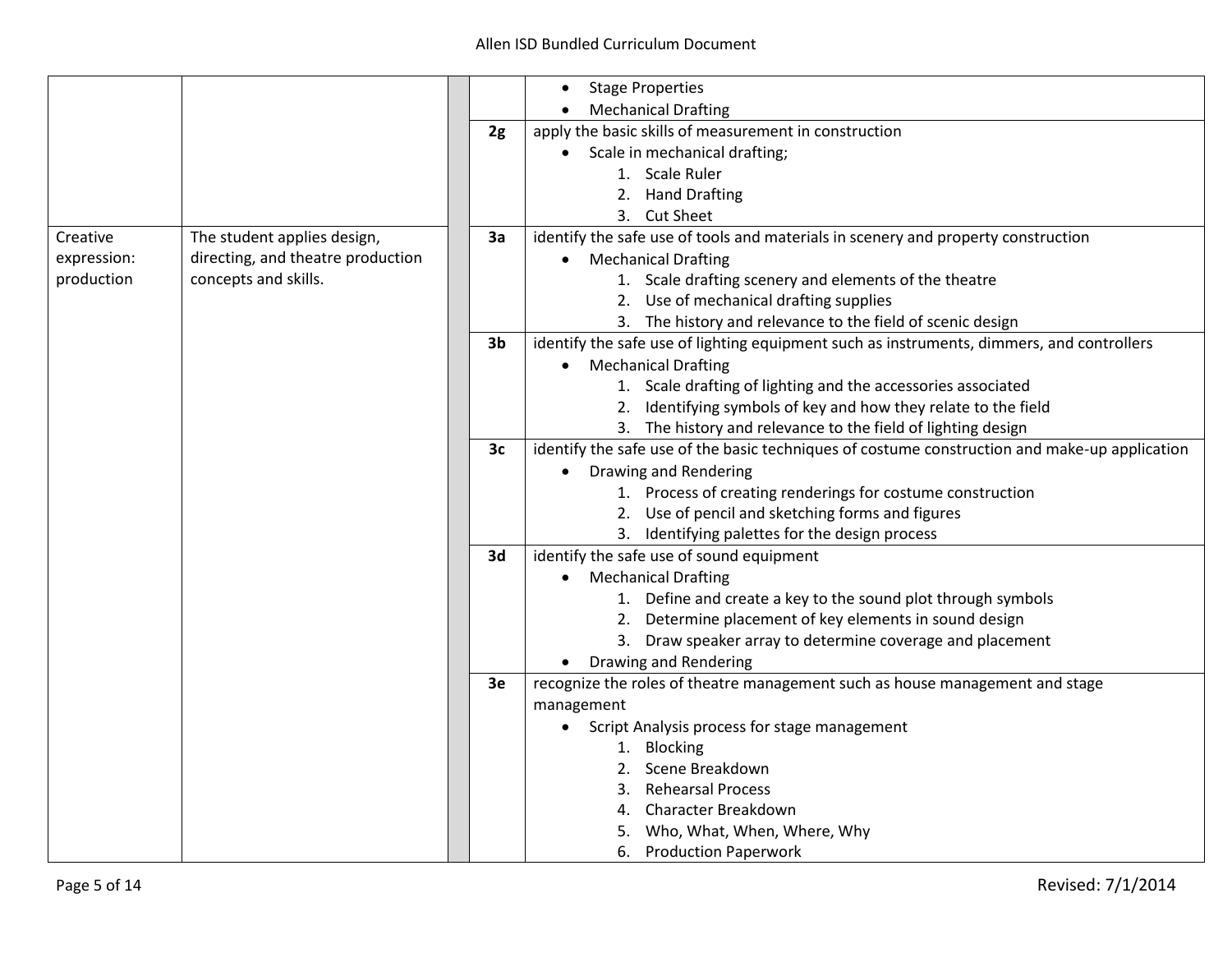| <b>Historical and</b>                              |               | The student relates theatre to   | 4a | conduct research to establish historical and cultural accuracy in theatrical design          |                                                                                        |  |
|----------------------------------------------------|---------------|----------------------------------|----|----------------------------------------------------------------------------------------------|----------------------------------------------------------------------------------------|--|
| cultural                                           |               | history, society, and culture.   |    | • Style, Composition and Design                                                              |                                                                                        |  |
| relevance                                          |               |                                  | 4b | identify the impact of live theatre, film, television, and electronic media on contemporary  |                                                                                        |  |
|                                                    |               |                                  |    | society                                                                                      |                                                                                        |  |
|                                                    |               |                                  |    | $\bullet$                                                                                    | Design process videos on American Theatre Wing website- interviews based on            |  |
|                                                    |               |                                  |    | production design team                                                                       |                                                                                        |  |
| Critical                                           |               | The student responds to and      | 5c | recognize the design and technical elements of theatre as an art form and evaluate self as a |                                                                                        |  |
| evaluation and                                     |               | evaluates theatre and theatrical |    | creative being                                                                               |                                                                                        |  |
| response                                           | performances. |                                  |    | • Script Analysis                                                                            |                                                                                        |  |
|                                                    |               |                                  | 5e | evaluate film, television, or other media in written or oral form with precise and specific  |                                                                                        |  |
|                                                    |               |                                  |    | observations of technical elements using appropriate vocabulary                              |                                                                                        |  |
|                                                    |               |                                  |    |                                                                                              | Historical and Present Notable Designers and their process of design                   |  |
|                                                    |               |                                  | 5f | connect theatre skills and experiences to higher education and careers                       |                                                                                        |  |
|                                                    |               |                                  |    | $\bullet$                                                                                    | Historical and Present Notable Designers; introduce each as they have their own stlye, |  |
|                                                    |               |                                  |    |                                                                                              | composition and design elements and how they formulate their ideas to paper            |  |
|                                                    |               |                                  | 5g | use technology to communicate and present findings in a clear and coherent manner            |                                                                                        |  |
|                                                    |               |                                  |    | $\bullet$                                                                                    | Research project on design process and designers through New York Public Library       |  |
|                                                    |               |                                  |    | <b>Broadway Database</b>                                                                     |                                                                                        |  |
| <b>Content Vocabulary</b>                          |               |                                  |    |                                                                                              |                                                                                        |  |
|                                                    |               |                                  |    |                                                                                              |                                                                                        |  |
|                                                    |               |                                  |    |                                                                                              |                                                                                        |  |
|                                                    |               |                                  |    |                                                                                              |                                                                                        |  |
|                                                    |               |                                  |    |                                                                                              |                                                                                        |  |
|                                                    |               |                                  |    |                                                                                              |                                                                                        |  |
|                                                    |               |                                  |    |                                                                                              |                                                                                        |  |
| <b>Enduring Understandings/Essential Questions</b> |               |                                  |    |                                                                                              |                                                                                        |  |
|                                                    |               |                                  |    |                                                                                              |                                                                                        |  |
|                                                    |               |                                  |    |                                                                                              |                                                                                        |  |
|                                                    |               |                                  |    |                                                                                              |                                                                                        |  |
|                                                    |               |                                  |    |                                                                                              |                                                                                        |  |
|                                                    |               |                                  |    |                                                                                              |                                                                                        |  |
|                                                    |               |                                  |    |                                                                                              |                                                                                        |  |
| <b>Signature Lessons</b>                           |               |                                  |    |                                                                                              |                                                                                        |  |
|                                                    |               |                                  |    |                                                                                              |                                                                                        |  |
| <b>Resources</b>                                   |               |                                  |    |                                                                                              |                                                                                        |  |
| $\bullet$                                          |               |                                  |    |                                                                                              |                                                                                        |  |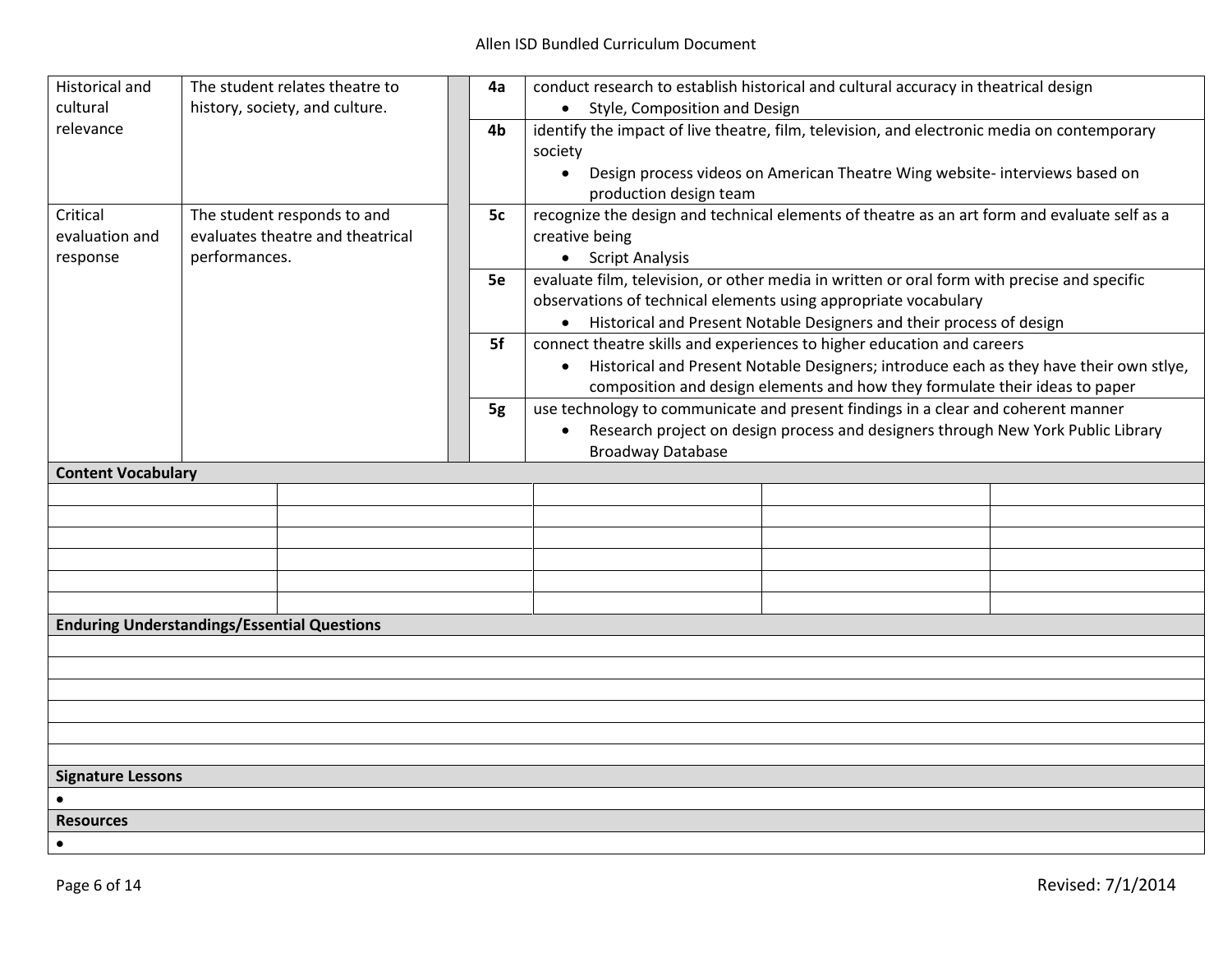| <b>Textbook Alignment</b>   |  |
|-----------------------------|--|
|                             |  |
| <b>Formative Assessment</b> |  |
|                             |  |
| <b>Summative Assessment</b> |  |
|                             |  |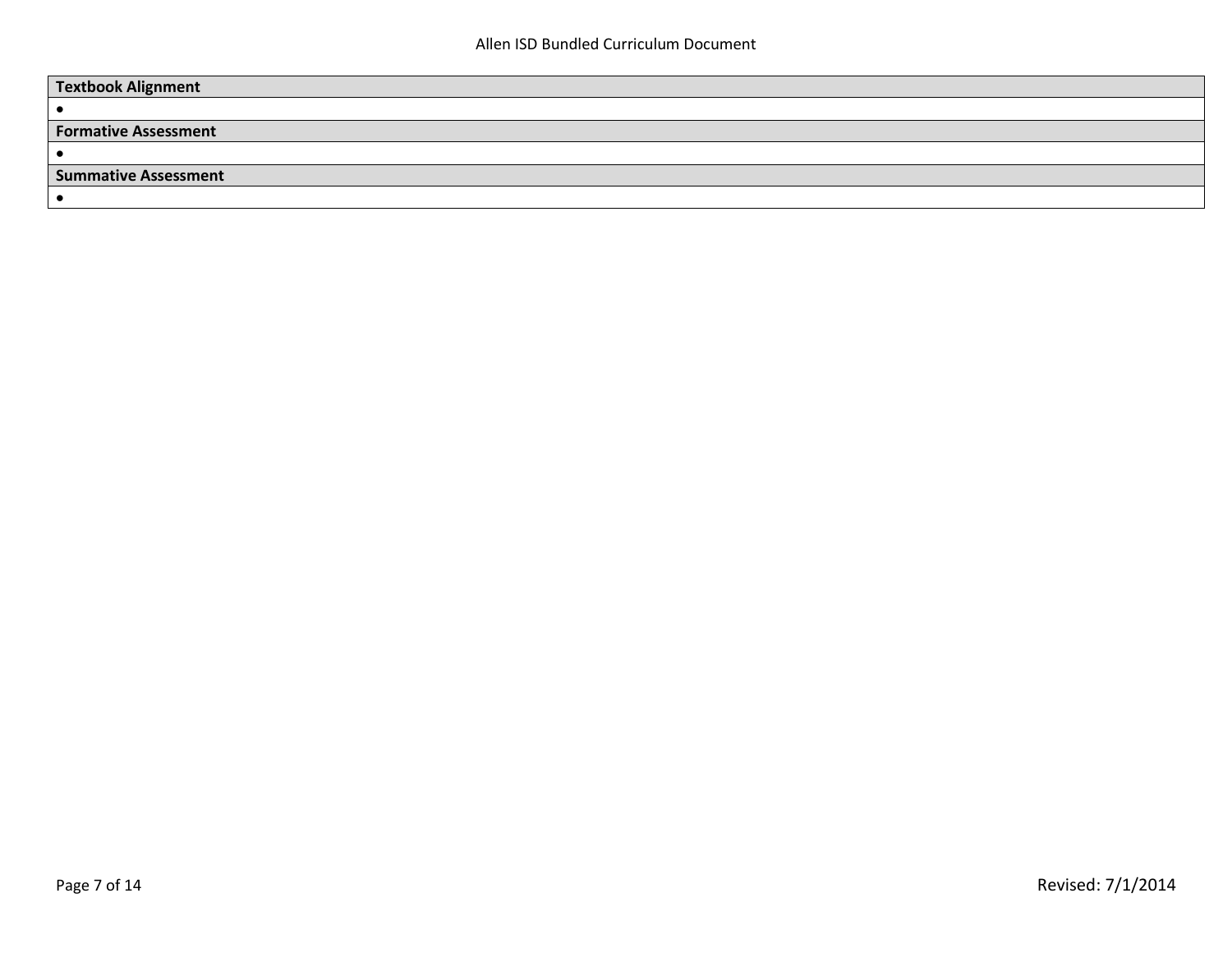## **Grade level – 9-12 Time Allotted: Days Content Area – Fine Arts-Technical Theatre I Unit Name: Scenic, Costume and Makeup**

| <b>Strand</b> | <b>TEKS Statement</b>                                                                                                                          | <b>TEKS</b>    | <b>Student Expectation/District Clarification</b>                                                                                                                                                                                                                                                                                                                                     |
|---------------|------------------------------------------------------------------------------------------------------------------------------------------------|----------------|---------------------------------------------------------------------------------------------------------------------------------------------------------------------------------------------------------------------------------------------------------------------------------------------------------------------------------------------------------------------------------------|
| Foundation    | The student develops concepts<br>about self, human relationships, and<br>the environment using elements of<br>drama and conventions of theatre | 1a             | define standard vocabulary in costumes, lights, makeup, theatre management, properties,<br>scenery, and sound<br><b>Scenic Design</b><br><b>Scenic Production Techniques</b><br><b>Scene Painting</b><br><b>Costume Design</b><br><b>Costume Construction</b><br>Makeup                                                                                                               |
|               |                                                                                                                                                | 1 <sub>b</sub> | recognize the technical elements of theatre such as types of stages, stage areas, fly systems,<br>curtains, front of house, dressing rooms, and storage<br>Use of theatrical spaces for makeup, costume design and construction, and scenic<br>$\bullet$<br>design and production, and scenic painting                                                                                |
|               |                                                                                                                                                | 1 <sub>c</sub> | recognize theatre systems such as the production calendar, tech rehearsals, and production<br>staff roles<br>Production staff roles in;<br>$\bullet$<br>1. Scenic Design and Production; TD, ATD, SD, ASD, CD, Stage Crew<br>2. Scenic Painting; SC, ASC<br>Costume Design and Construction; CD, ACD, CSM, Stitcher, Cutter, Draper,<br>3.<br>Dyer<br>4. Makeup; MD, AMD, Special F/X |
|               |                                                                                                                                                | 1 <sub>d</sub> | recognize safe theatre practices such as personal safety, fire safety, tool safety, shop safety,<br>and handling emergencies in the theatre<br>Costume Shop Safety; working with sewing machines<br>Scenic Shop Safety; paint and storage of paint<br>Makeup Safety; proper handling of makeup and cleaning                                                                           |
|               |                                                                                                                                                | 1e             | read scripts and apply basic script analysis techniques to technical theatre elements<br>Scenic, Costume and Makeup Design Process                                                                                                                                                                                                                                                    |
| Creative      | The student develops and                                                                                                                       | 2a             | recognize the function of technical elements in various theatrical styles and genres                                                                                                                                                                                                                                                                                                  |

Page 8 of 14 Revised:  $7/1/2014$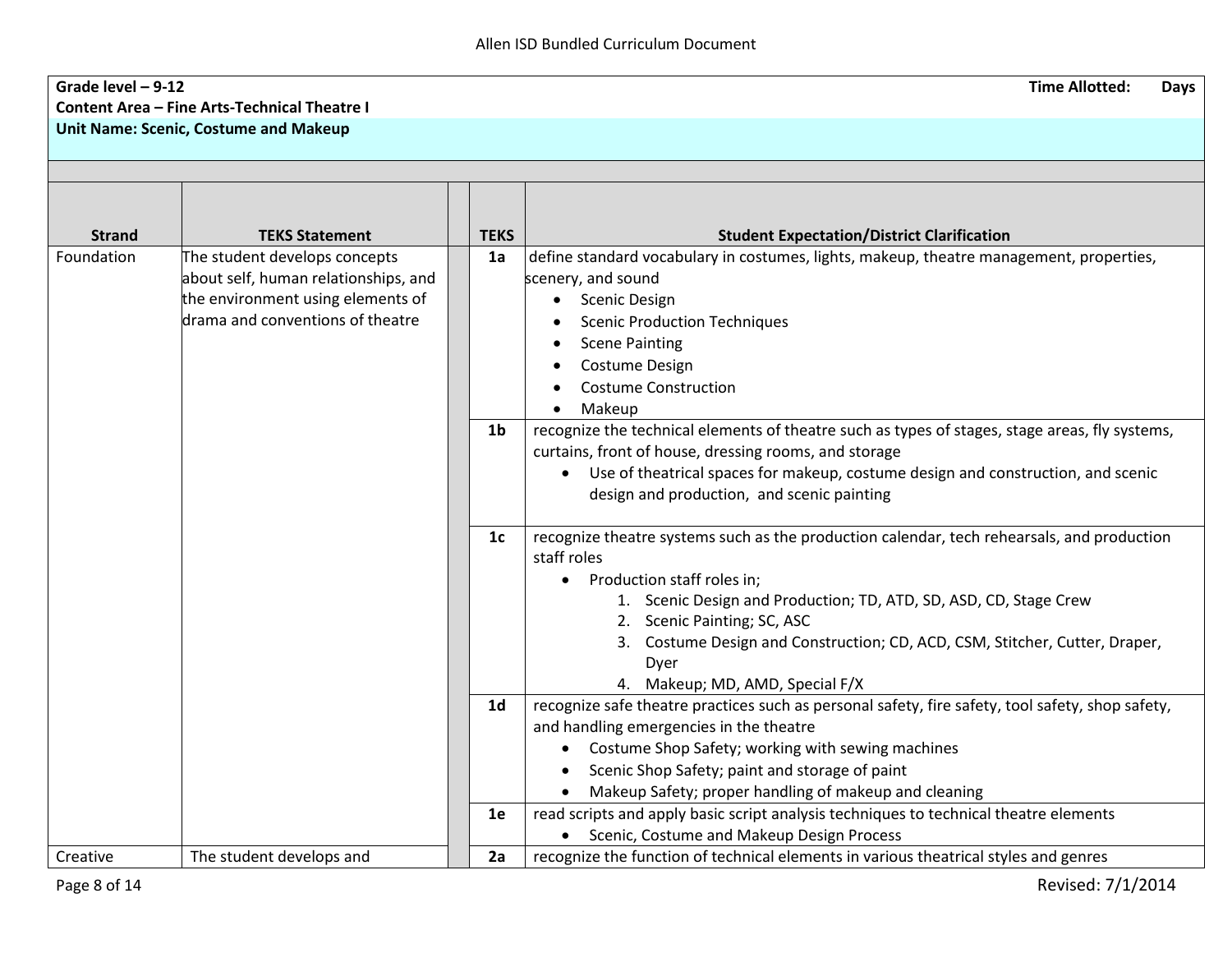| expression:<br>performance              | demonstrates technical theatre<br>skills through the pre-production |                | Identify elements of scenery, costumes and makeup<br>$\bullet$                                                                                                                                                                                                                                                                                                                                                                                   |
|-----------------------------------------|---------------------------------------------------------------------|----------------|--------------------------------------------------------------------------------------------------------------------------------------------------------------------------------------------------------------------------------------------------------------------------------------------------------------------------------------------------------------------------------------------------------------------------------------------------|
|                                         | processes from concept (script or<br>original idea) to performance  | 2 <sub>b</sub> | recognize the design process of analysis, research, incubation/selection, implementation, and<br>evaluation to a theatrical product such as a rendering, model, and sketch<br>• Costume drawing and sketching process<br>Scenic painting process and application to scale<br>$\bullet$                                                                                                                                                           |
|                                         |                                                                     | 2c             | identify the production team such as designers, director, crew members, playwright, and stage<br>manager and their duties<br>Identify job duties and roles of scenic designer, costume designer, and makeup<br>designer and their crews                                                                                                                                                                                                          |
|                                         |                                                                     | 2d             | articulate the importance of collaboration and leadership skills<br>Identify crew heads for each field of scenic, costume, and makeup design                                                                                                                                                                                                                                                                                                     |
|                                         |                                                                     | 2e             | define creativity as it relates to personal expression in technical theatre and design<br><b>Production Process</b><br>Critique of Plays, Performance Pieces, and Art                                                                                                                                                                                                                                                                            |
|                                         |                                                                     | 2f             | recognize communication methods between directors and designers such as prompt book,<br>costume plot, light plot, makeup, theatre management, property list, design renderings, and<br>models<br>Costume Plot and drawing/renderings in costume design<br>$\bullet$<br>Scenic Drafting and drawing/renderings in scenic design<br><b>Makeup Morgue and Worksheets</b>                                                                            |
|                                         |                                                                     | 2g             | apply the basic skills of measurement in construction<br>• Costume Measurement Worksheet and how it applies to costume constuction                                                                                                                                                                                                                                                                                                               |
| Creative<br>expression:                 | The student applies design,<br>directing, and theatre production    | 3a             | identify the safe use of tools and materials in scenery and property construction<br>• Identify key tools used in scenic production and painting                                                                                                                                                                                                                                                                                                 |
| production                              | concepts and skills.                                                | 3 <sub>b</sub> | identify the safe use of lighting equipment such as instruments, dimmers, and controllers<br>• Identify the use of color elements and its correlation to costume creation                                                                                                                                                                                                                                                                        |
|                                         |                                                                     | 3c             | identify the safe use of the basic techniques of costume construction and make-up application<br>Costume design and construction elements and job duties<br>Makeup design and implementation and job duties                                                                                                                                                                                                                                      |
| Historical and<br>cultural<br>relevance | The student relates theatre to<br>history, society, and culture.    | 4a<br>4b       | conduct research to establish historical and cultural accuracy in theatrical design<br>Identify key designers in the fields of costume, scenery and makeup<br>$\bullet$<br>Research Project- Prominent Designers of today and the past<br>Identify elements of costume, scenery and makeup from primitive theater to<br>$\bullet$<br>contemporary<br>identify the impact of live theatre, film, television, and electronic media on contemporary |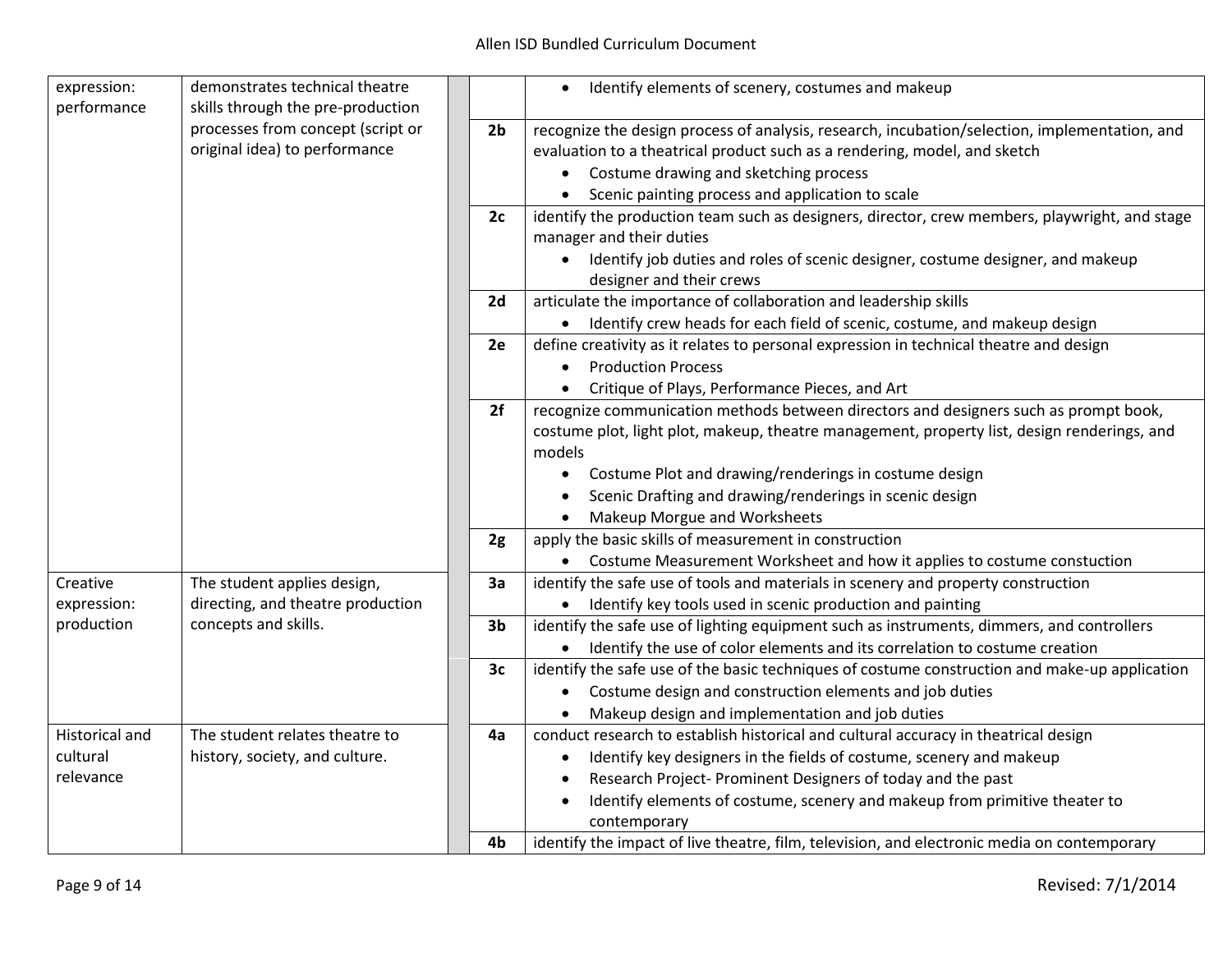|                                                    |               |                                  |    | society                                                                                      |                                                                                           |  |
|----------------------------------------------------|---------------|----------------------------------|----|----------------------------------------------------------------------------------------------|-------------------------------------------------------------------------------------------|--|
|                                                    |               |                                  |    |                                                                                              | • Show examples of the historical and cultural evolution of costume design, scenic        |  |
|                                                    |               |                                  |    |                                                                                              | design and makeup design clips from film, plays and television                            |  |
|                                                    |               |                                  |    |                                                                                              |                                                                                           |  |
|                                                    |               |                                  | 4с | understand the cultural heritage of world drama and theatre and identify key figures, works, |                                                                                           |  |
|                                                    |               |                                  |    | and trends in dramatic literature                                                            |                                                                                           |  |
|                                                    |               |                                  |    | • Scenic, Costume, and Makeup history                                                        |                                                                                           |  |
|                                                    |               |                                  | 4d | identify and understand the innovations and contributions of the United States to the        |                                                                                           |  |
|                                                    |               |                                  |    |                                                                                              | performing arts such as theatre, melodrama, musical theatre, radio, film, television,     |  |
|                                                    |               |                                  |    | technology, or electronic media                                                              |                                                                                           |  |
|                                                    |               |                                  |    |                                                                                              | • Identify the role that Broadway and regional theatre impacted the designer field in the |  |
|                                                    |               |                                  |    | <b>United States</b>                                                                         |                                                                                           |  |
| Critical                                           |               | The student responds to and      | 5a | understand the use of resumes and portfolios in technical theatre                            |                                                                                           |  |
| evaluation and                                     |               | evaluates theatre and theatrical |    |                                                                                              | • Examples of Scenic, Costume, and Makeup Designers resume and portfolio elements         |  |
| response                                           | performances. |                                  | 5c | recognize the design and technical elements of theatre as an art form and evaluate self as a |                                                                                           |  |
|                                                    |               |                                  |    | creative being                                                                               |                                                                                           |  |
|                                                    |               |                                  |    |                                                                                              | • Critique and form artistic opinion(s) of specific examples of art and how it inspires   |  |
|                                                    |               |                                  |    | design                                                                                       |                                                                                           |  |
|                                                    |               |                                  | 5d | evaluate live theatre in written and oral form with precise and specific observations of     |                                                                                           |  |
|                                                    |               |                                  |    | technical elements using appropriate vocabulary                                              |                                                                                           |  |
|                                                    |               |                                  |    | • Technical Theatre Critique                                                                 |                                                                                           |  |
|                                                    |               |                                  | 5f | connect theatre skills and experiences to higher education and careers                       |                                                                                           |  |
|                                                    |               |                                  |    |                                                                                              | • Research Project of notable designers from the past and present                         |  |
|                                                    |               |                                  | 5g | use technology to communicate and present findings in a clear and coherent manner            |                                                                                           |  |
|                                                    |               |                                  |    | $\bullet$                                                                                    | Introduction of apps and how they aid the process of design in scenery, costumes and      |  |
|                                                    |               |                                  |    | makeup                                                                                       |                                                                                           |  |
| <b>Content Vocabulary</b>                          |               |                                  |    |                                                                                              |                                                                                           |  |
|                                                    |               |                                  |    |                                                                                              |                                                                                           |  |
|                                                    |               |                                  |    |                                                                                              |                                                                                           |  |
|                                                    |               |                                  |    |                                                                                              |                                                                                           |  |
|                                                    |               |                                  |    |                                                                                              |                                                                                           |  |
|                                                    |               |                                  |    |                                                                                              |                                                                                           |  |
|                                                    |               |                                  |    |                                                                                              |                                                                                           |  |
| <b>Enduring Understandings/Essential Questions</b> |               |                                  |    |                                                                                              |                                                                                           |  |
|                                                    |               |                                  |    |                                                                                              |                                                                                           |  |
|                                                    |               |                                  |    |                                                                                              |                                                                                           |  |
|                                                    |               |                                  |    |                                                                                              |                                                                                           |  |
|                                                    |               |                                  |    |                                                                                              |                                                                                           |  |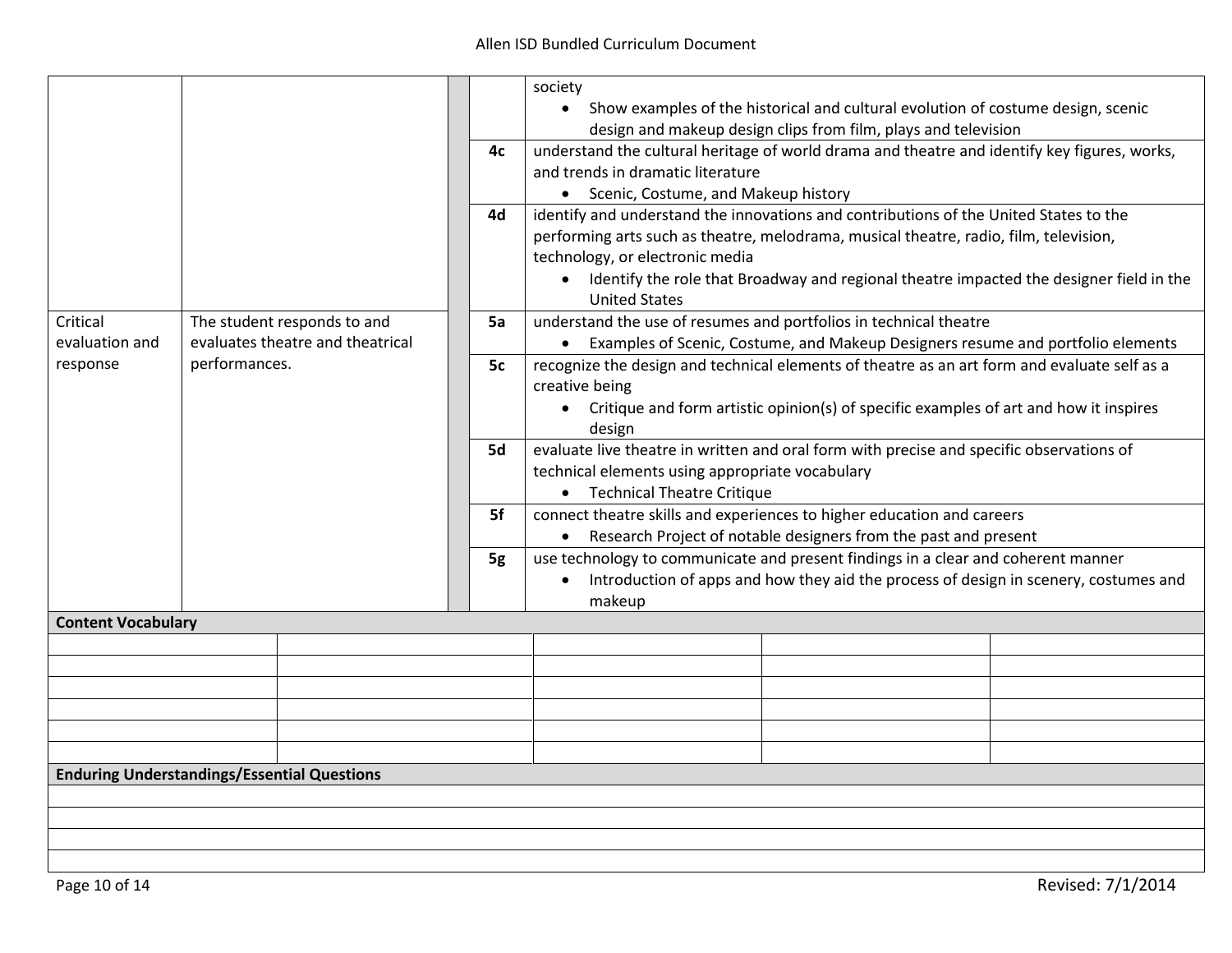| <b>Signature Lessons</b>    |
|-----------------------------|
|                             |
| <b>Resources</b>            |
|                             |
| <b>Textbook Alignment</b>   |
|                             |
| <b>Formative Assessment</b> |
|                             |
| <b>Summative Assessment</b> |
|                             |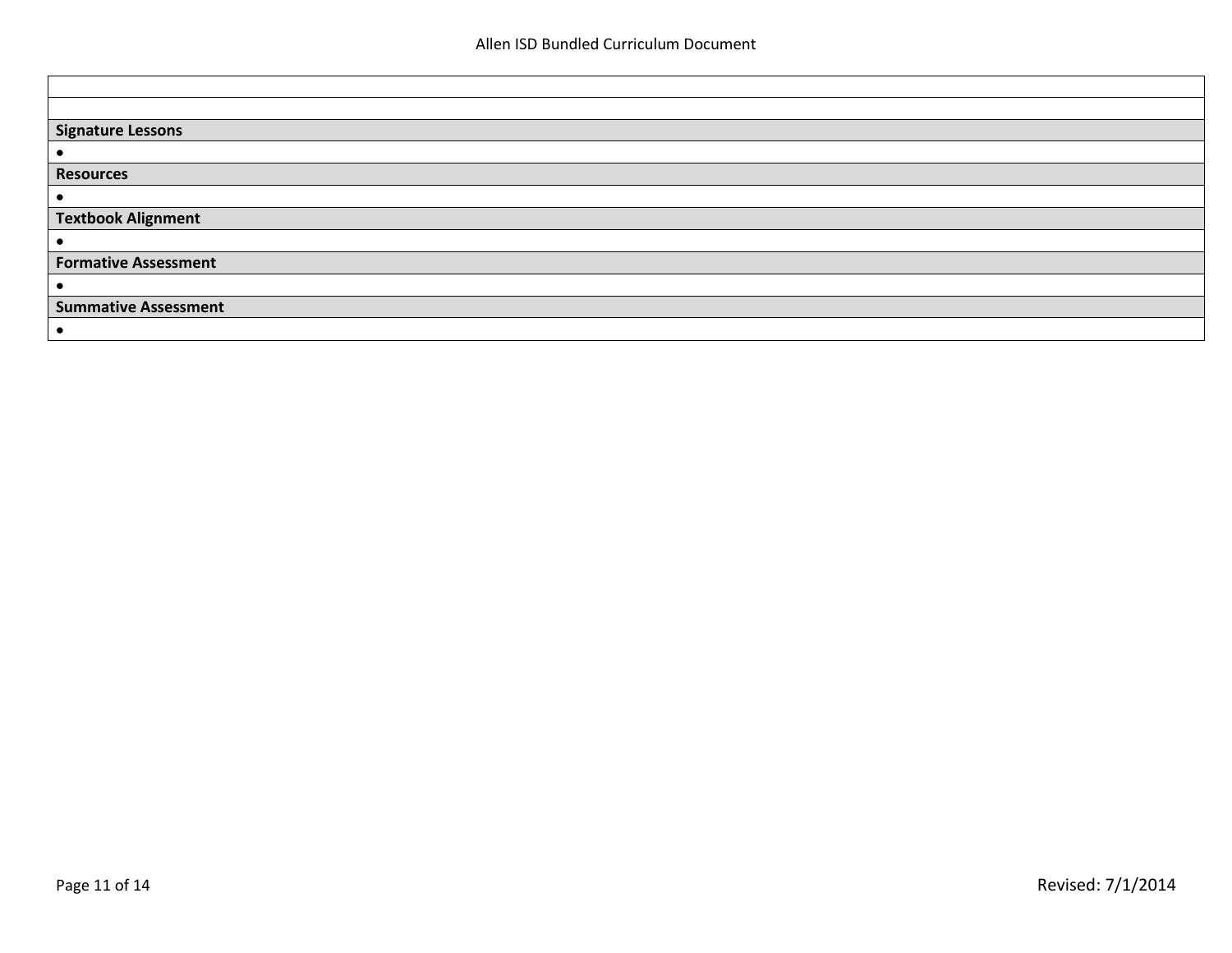| Grade level $-9-12$        |                                                                     |                | <b>Time Allotted:</b><br><b>Days</b>                                                                                                            |
|----------------------------|---------------------------------------------------------------------|----------------|-------------------------------------------------------------------------------------------------------------------------------------------------|
|                            | <b>Content Area - Fine Arts-Technical Theatre I</b>                 |                |                                                                                                                                                 |
|                            |                                                                     |                | Unit Name: Lighting Design and Technology, Electrical Theory, Sound Design and Technology, Projections and Media, Portfolio and Resume          |
|                            |                                                                     |                |                                                                                                                                                 |
|                            |                                                                     |                |                                                                                                                                                 |
|                            |                                                                     |                |                                                                                                                                                 |
|                            |                                                                     |                |                                                                                                                                                 |
| <b>Strand</b>              | <b>TEKS Statement</b>                                               | <b>TEKS</b>    | <b>Student Expectation/District Clarification</b>                                                                                               |
| Foundation                 | The student develops concepts                                       | 1a             | define standard vocabulary in costumes, lights, makeup, theatre management, properties,                                                         |
|                            | about self, human relationships, and                                |                | scenery, and sound                                                                                                                              |
|                            | the environment using elements of                                   |                | <b>Lighting Design and Technology</b>                                                                                                           |
|                            | drama and conventions of theatre                                    |                | <b>Electrical Theory and Practice</b>                                                                                                           |
|                            |                                                                     |                | Sound Design and Technology                                                                                                                     |
|                            |                                                                     |                | <b>Projections and Media</b>                                                                                                                    |
|                            |                                                                     | 1b             | recognize the technical elements of theatre such as types of stages, stage areas, fly systems,                                                  |
|                            |                                                                     |                | curtains, front of house, dressing rooms, and storage                                                                                           |
|                            |                                                                     |                | • Identify elements as it pertains to lighting, sound, projections, and electricity                                                             |
|                            |                                                                     | 1 <sub>c</sub> | recognize theatre systems such as the production calendar, tech rehearsals, and production                                                      |
|                            |                                                                     |                | staff roles                                                                                                                                     |
|                            |                                                                     |                | Lighting Design and Production; LD, ALD, ME, AME, MLT, Board Operator, Programmer<br>$\bullet$                                                  |
|                            |                                                                     |                | Sound Design and Production; SD, ASD, SBO, A1, A2, Mixer                                                                                        |
|                            |                                                                     |                | Projection Design; PD, ASP, Programmer                                                                                                          |
|                            |                                                                     | 1 <sub>d</sub> | recognize safe theatre practices such as personal safety, fire safety, tool safety, shop safety,                                                |
|                            |                                                                     |                | and handling emergencies in the theatre                                                                                                         |
|                            |                                                                     |                | Electrical Practice shop and safety; do's and do not's around electricity<br>$\bullet$                                                          |
|                            |                                                                     |                | • Sound electrical elements and safety                                                                                                          |
|                            |                                                                     | 1e             | read scripts and apply basic script analysis techniques to technical theatre elements                                                           |
|                            |                                                                     |                | • Lighting, Sound, and Projection Design Process                                                                                                |
| Creative                   | The student develops and                                            | 2a             | recognize the function of technical elements in various theatrical styles and genres                                                            |
| expression:<br>performance | demonstrates technical theatre<br>skills through the pre-production |                | • Identify process and design for lighting, sound and projections                                                                               |
|                            | processes from concept (script or                                   | 2 <sub>b</sub> | recognize the design process of analysis, research, incubation/selection, implementation, and                                                   |
|                            | original idea) to performance                                       |                | evaluation to a theatrical product such as a rendering, model, and sketch                                                                       |
|                            |                                                                     |                | Design process and elements for lighting, projection, and sound design                                                                          |
|                            |                                                                     | 2c             | identify the production team such as designers, director, crew members, playwright, and stage<br>manager and their duties                       |
|                            |                                                                     |                |                                                                                                                                                 |
|                            |                                                                     |                | Lighting Design and Production; LD, ALD, ME, AME, MLT, Board Operator, Programmer<br>• Sound Design and Production; SD, ASD, SBO, A1, A2, Mixer |
|                            |                                                                     |                |                                                                                                                                                 |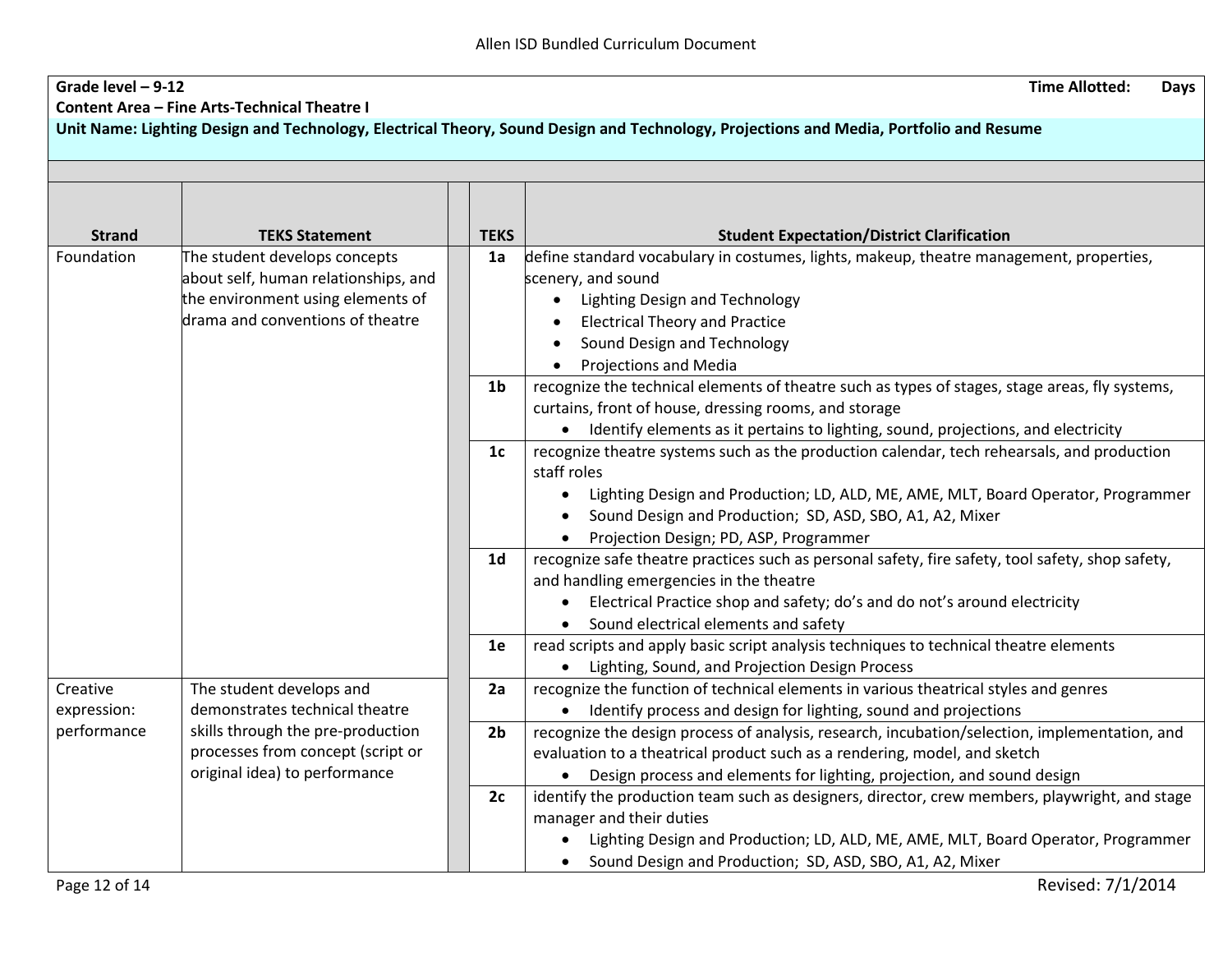|                       |                                   |                                                                                          | Projection Design; PD, ASP, Programmer                                                                                                                                                       |  |  |
|-----------------------|-----------------------------------|------------------------------------------------------------------------------------------|----------------------------------------------------------------------------------------------------------------------------------------------------------------------------------------------|--|--|
|                       |                                   | 2d                                                                                       | articulate the importance of collaboration and leadership skills                                                                                                                             |  |  |
|                       |                                   |                                                                                          | • Production Meeting process and tech schedule                                                                                                                                               |  |  |
|                       |                                   | 2e                                                                                       | define creativity as it relates to personal expression in technical theatre and design                                                                                                       |  |  |
|                       |                                   |                                                                                          | <b>Production Process</b>                                                                                                                                                                    |  |  |
|                       |                                   |                                                                                          | Critique of Plays, Performance Pieces, and Art<br>$\bullet$                                                                                                                                  |  |  |
|                       |                                   | 2f                                                                                       | recognize communication methods between directors and designers such as prompt book,                                                                                                         |  |  |
|                       |                                   |                                                                                          | costume plot, light plot, makeup, theatre management, property list, design renderings, and<br>models                                                                                        |  |  |
|                       |                                   |                                                                                          | Lighting Plot; Renderings, Programs and Applications<br>$\bullet$                                                                                                                            |  |  |
|                       |                                   |                                                                                          | Sound Plot; Programs and Applications<br>$\bullet$                                                                                                                                           |  |  |
|                       |                                   |                                                                                          | <b>Projection Programs and Applications</b>                                                                                                                                                  |  |  |
| Creative              | The student applies design,       | 3 <sub>b</sub>                                                                           | identify the safe use of lighting equipment such as instruments, dimmers, and controllers                                                                                                    |  |  |
| expression:           | directing, and theatre production |                                                                                          | • Lighting Design and Technology elements                                                                                                                                                    |  |  |
| production            | concepts and skills.              | 3d                                                                                       | identify the safe use of sound equipment                                                                                                                                                     |  |  |
|                       |                                   |                                                                                          | • Sound Design and Technology elements                                                                                                                                                       |  |  |
| <b>Historical and</b> | The student relates theatre to    | 4a                                                                                       | conduct research to establish historical and cultural accuracy in theatrical design                                                                                                          |  |  |
| cultural              | history, society, and culture.    |                                                                                          | The history of lighting, sound and projection design                                                                                                                                         |  |  |
| relevance             |                                   | 4b                                                                                       | identify the impact of live theatre, film, television, and electronic media on contemporary<br>society                                                                                       |  |  |
|                       |                                   |                                                                                          | Roles that lighting, sound and projection designers have in concerts, awards shows,<br>$\bullet$                                                                                             |  |  |
|                       |                                   |                                                                                          | commercial photography, film, television and the internet                                                                                                                                    |  |  |
|                       |                                   | 4d                                                                                       | identify and understand the innovations and contributions of the United States to the                                                                                                        |  |  |
|                       |                                   |                                                                                          | performing arts such as theatre, melodrama, musical theatre, radio, film, television,                                                                                                        |  |  |
|                       |                                   |                                                                                          | technology, or electronic media                                                                                                                                                              |  |  |
|                       |                                   |                                                                                          | Roles that lighting, sound and projection designers have in the United States and key<br>designers in each field                                                                             |  |  |
| Critical              | The student responds to and       | 5a                                                                                       | understand the use of resumes and portfolios in technical theatre                                                                                                                            |  |  |
| evaluation and        | evaluates theatre and theatrical  |                                                                                          | Portfolios and Resumes; Theatrical and Professional                                                                                                                                          |  |  |
| response              | performances.                     | 5b                                                                                       | recognize appropriate behavior at various types of live performances                                                                                                                         |  |  |
|                       |                                   |                                                                                          | <b>Technical Production Critique</b>                                                                                                                                                         |  |  |
|                       |                                   | 5c                                                                                       | recognize the design and technical elements of theatre as an art form and evaluate self as a<br>creative being<br>Evaluate and respond to various design elements through critique and class |  |  |
|                       |                                   |                                                                                          |                                                                                                                                                                                              |  |  |
|                       |                                   |                                                                                          |                                                                                                                                                                                              |  |  |
|                       |                                   |                                                                                          | discussions                                                                                                                                                                                  |  |  |
| 5d                    |                                   | evaluate live theatre in written and oral form with precise and specific observations of |                                                                                                                                                                                              |  |  |
|                       |                                   |                                                                                          | technical elements using appropriate vocabulary                                                                                                                                              |  |  |